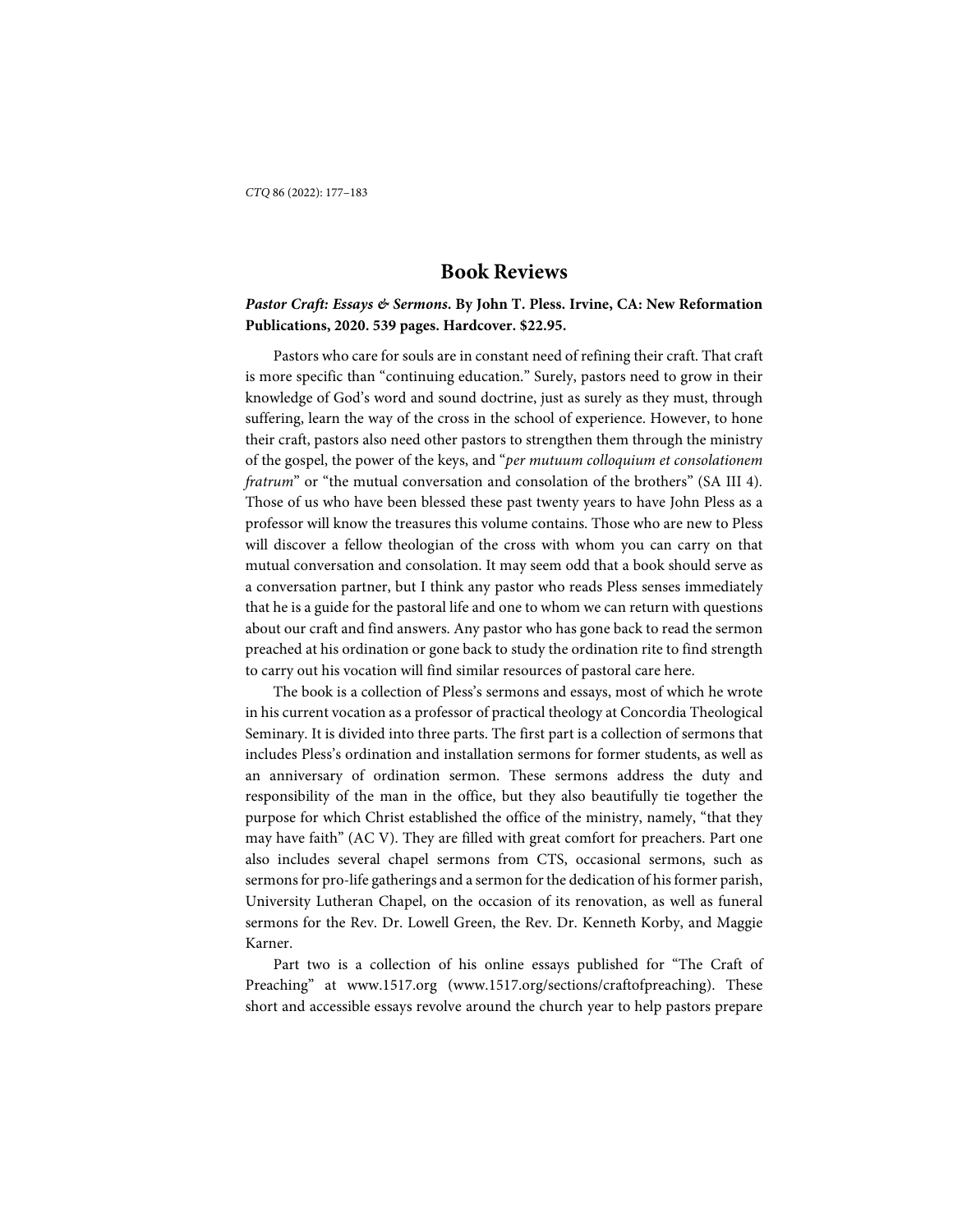### 178 *Concordia Theological Quarterly* **86 (2022)**

for their seasonal preaching. These essays would be excellent resources for pastors who want to plan out their preaching by season or are looking for theological insights into each step of the church year. Part Three is the largest section and includes previously-published essays or presented theological papers. The subject matter of these essays reveals how Pless understands the duties and responsibilities of the pastoral office. They deal with the nature of the office of the ministry and the work of pastoral care in preaching law and gospel and administering the absolution. Pless holds up Hermann Sasse and Wilhelm Löhe as good examples of pastoral theologians and demonstrates their lasting contributions to Lutheran theology. Readers will also find essays on confessional integrity and the need for the church's clear public confession of Christ, essays on the liturgy, on doctrine, life, and the mission of the church. To name just one, his essay, "Can We Participate Liturgically in the Atonement?" is particularly helpful in critiquing some of the romantic tendencies among liturgical Lutherans that would place our action or participation in the liturgy at the center of worship. As Pless argues, "[l]iturgical forms should not simply be evaluated by standards of ecumenicity or antiquity, but by faithfulness to the gospel of God's grace in Christ Jesus given to sinners to be received by faith alone" (407).

This volume will be a great blessing to pastors and thus to the church. Educated lay people, especially elders, who want to better understand the duties and responsibilities of their pastor will also benefit greatly from this book, just as so many seminarians have benefitted from Professor Pless's faithful and patient instruction these past two decades.

Jason D. Lane

# *A Harvest of Lutheran Dogmatics and Ethics: The Life and Work of Twelve Theologians 1960–2020***. Edited by Carl E. Braaten. Delhi, NY: ALPB Books, 2021. Paperback. 228 Pages. \$21.00.**

Established to bring the Lutheran Church—Missouri Synod (LCMS) into the American religious mainstream, the American Lutheran Publicity Bureau (ALPB) fosters views that are more common in the Evangelical Lutheran Church in America (ELCA) than in the LCMS. Irreconcilable are the stances on abortion, same sex marriage, homosexuality, women and transgender clergy, and church fellowship, with the ELCA in communion with nearly every major mainline denomination. These are ho-hum issues in that the pastors of one synod are rarely inclined to discuss them with those of the other. Things are pretty well-set in cement. Since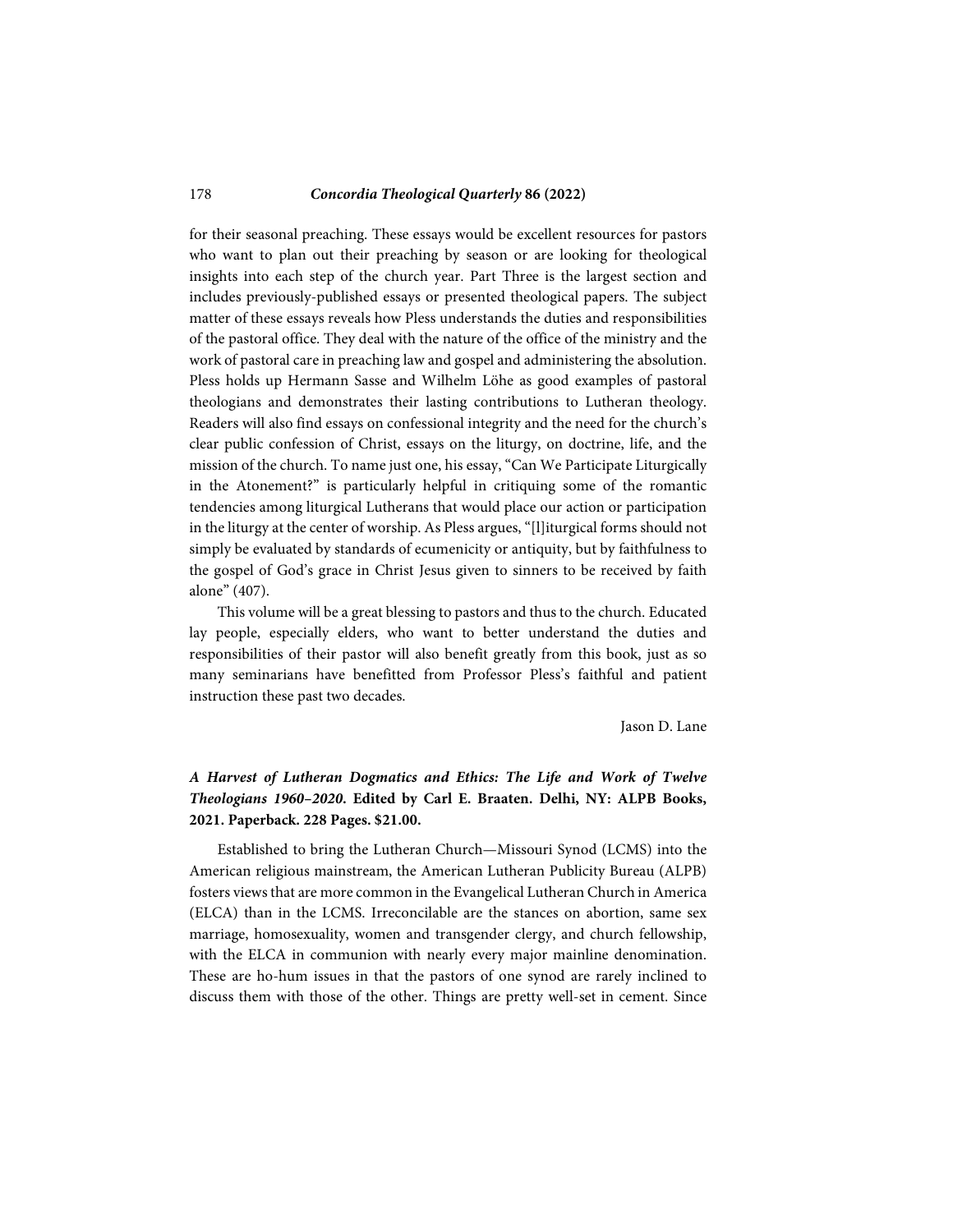there is little more to say, it is a surprise that no LCMS theologian is included in this book. In effecting how Lutherans in America are separated from one another, perhaps no one was of more importance than Robert D. Preus. Kurt E. Marquart was well known in the LCMS for upholding its traditional theology. There is no mention of them. Irony upon irony, the ALPB, established as a LCMS auxiliary, has cut its veins to the main artery. (See *Changeless World, Changeless Christ* [ALPB 2018]). It is as if what happened in the LCMS in the 1960s and 70s never happened but it did happen, and it shaped how Lutheranism in American is now. Here is an opportunity for a second edition without changing the title.

With that necessary prolegomenon, Braaten has produced a readable overview into theologians who, in their time, made a difference in the synods that now comprise the ELCA. R. Sponheim, Philip Heffner and Ted Peters are largley unknown in the LCMS. Robert Bertram and Edward Schroeder may still be familiar to LCMS septuagenarians and those older. Of interest is William H. Lazareth, onetime bishop of the ELCA Metropolitan Synod. One evening, with members of the Fort Wayne faculty, he bemoaned the decline of his parent synod. Regarding good works, he proposed a "second use of the gospel," but could not totally reject the third use of the law, which remains cliché among up-and-coming theologians (71). He was willing to talk about coming to an accommodation on the issue. Gerhard Forde is also one of Braaten's chosen twelve and coined the phrase "radical Lutheranism," a program that offers a caricature of the Lutheran doctrine of justification that holds to the first and second uses of the law but not the third. Christians spontaneously do good works, and so there is no need for the law. God is also exempted so that justification takes place by faith in the preached word without Christ making an atonement for sin. God forgives simply because he can and is merciful (40–44). Braaten includes himself as the twelfth theologian. Self-critique is the reverse image of the one who has sin throwing the stone at himself. Theological self-flagellation is rare. His approach to his subjects is relaxed with no axes to grind, and so he gets at the core of the matter without malice. This is a delightful read. It should be noted that Braaten, along with Robert Jensen and Forde, two of his twelve subjects, was involved in the *Christian Dogmatics*, a textbook of sorts for the ELCA.

David P. Scaer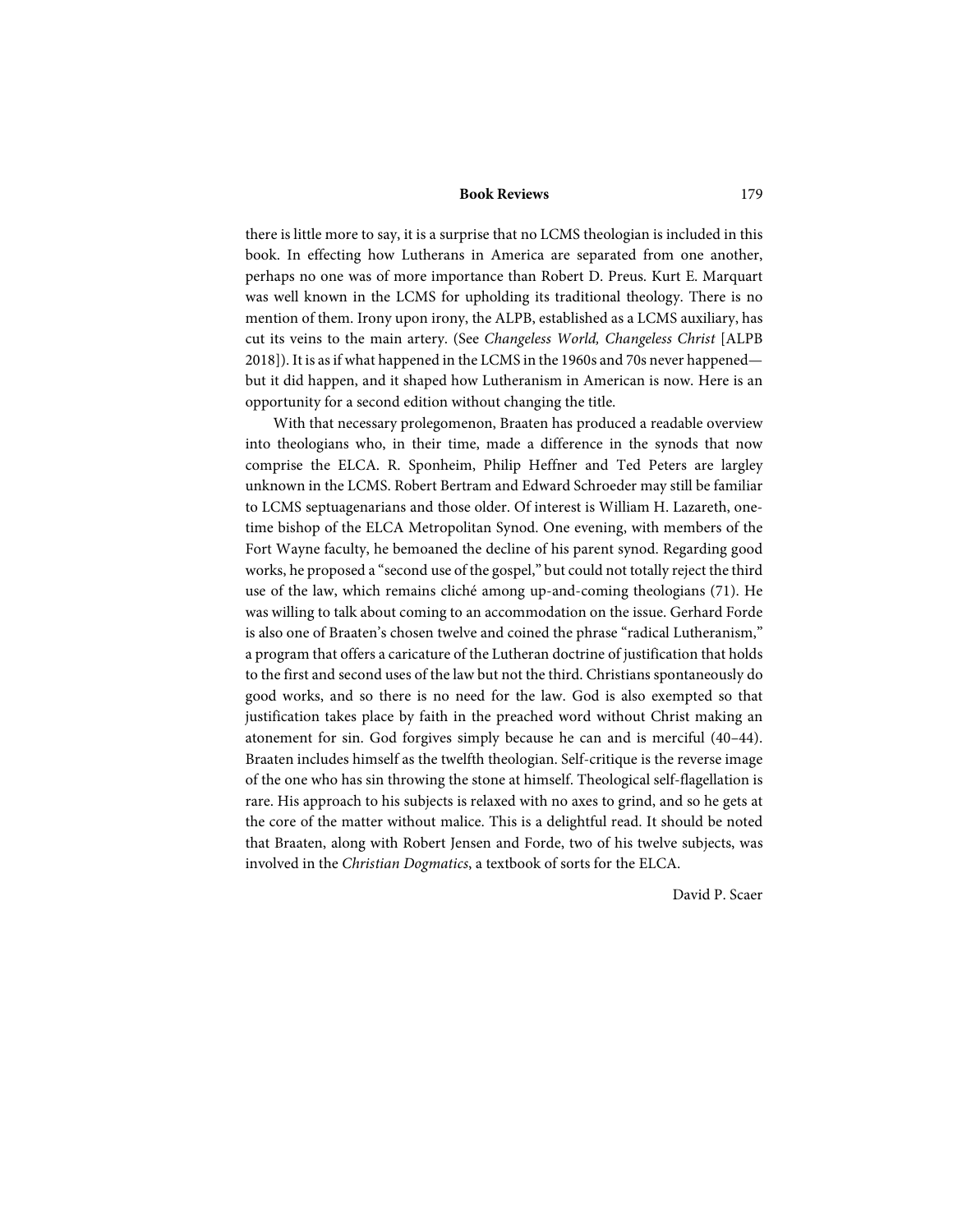#### 180 *Concordia Theological Quarterly* **86 (2022)**

## *Philologia Sacra und Auslegung der Heiligen Schrift: Studien zum Werk des lutherischen Barocktheologen Salomon Glassius (1593–1656)***. By Armin Wenz. Berlin: De Gruyter, 2020. 894 pp. Hardcover. \$181.99.**

In this thorough and instructive monograph, Armin Wenz examines and analyzes the works of Salomon Glassius and demonstrates his enduring contributions to the field of biblical hermeneutics. The book is the fruit of Wenz's decade-long research project under Johann Anselm Steiger in Hamburg and presents Glassius as a premier representative of the Lutheran exegetical tradition in the early modern age. This work also establishes Wenz, the newly appointed professor of New Testament at the *Lutherische Theologische Hochschule* in Oberursel, Germany, as one of the world's leading scholars on Glassius and biblical hermeneutics in the age of othodoxy. Glassius's greatest contribution to Lutheran hermeneutics, and the central text in Wenz's investigation, is his multi-volume work *Philologia Sacra* (1623–1636). These volumes served as the Lutheran Church's standard text for biblical hermeneutics until the late eighteenth century. Beyond the surviving copies of his *Philologia Sacra*, Glassius's influence on the Lutheran Church—Missouri Synod came by means of the *Kurfürstenbibel* or *Weimarisches Bibelwerk* (1641), which was published in St. Louis into the early twentieth century. The Bible included Glassius's editorial additions to each chapter of Holy Scripture and his instruction for biblical interpretation in the Bible's preface. Based on Paul's words to Timothy (2 Tim 3:14–17), Glassius's preface set out a clear doctrine of Holy Scripture and provided them with keys to using and applying Scripture "for teaching, for reproof, for correction, and for training in righteousness."

Wenz's work stands in stark contrast to modern approaches to biblical interpretation from post-Enlightenment interpreters. Generally, modern interpreters tend to fall into two common errors. Either one divests Scripture of its authority by casting doubt on its divine authorship (historical-critical), or else, in response to higher criticism, one subjects Scripture in equally rationalistic ways to proofs that demonstrate little more than the Bible's historical or doctrinal correctness. As Wenz contends in this work, both tendencies miss the true aim of Scripture, which is to bring salvation in Christ to the fallen human race. Although LCMS pastors may not be easily taken in by higher criticism, they should be aware that the latter tendency to limit our interpretation of the Bible down to the dogmatic assertion of inerrancy and the correctness of its historical facticity is, in light of this study, not Lutheran-Orthodox, but a by-product of Enlightenment thinking. Wenz argues that Glassius avoids both of these extremes by teaching the clarity of the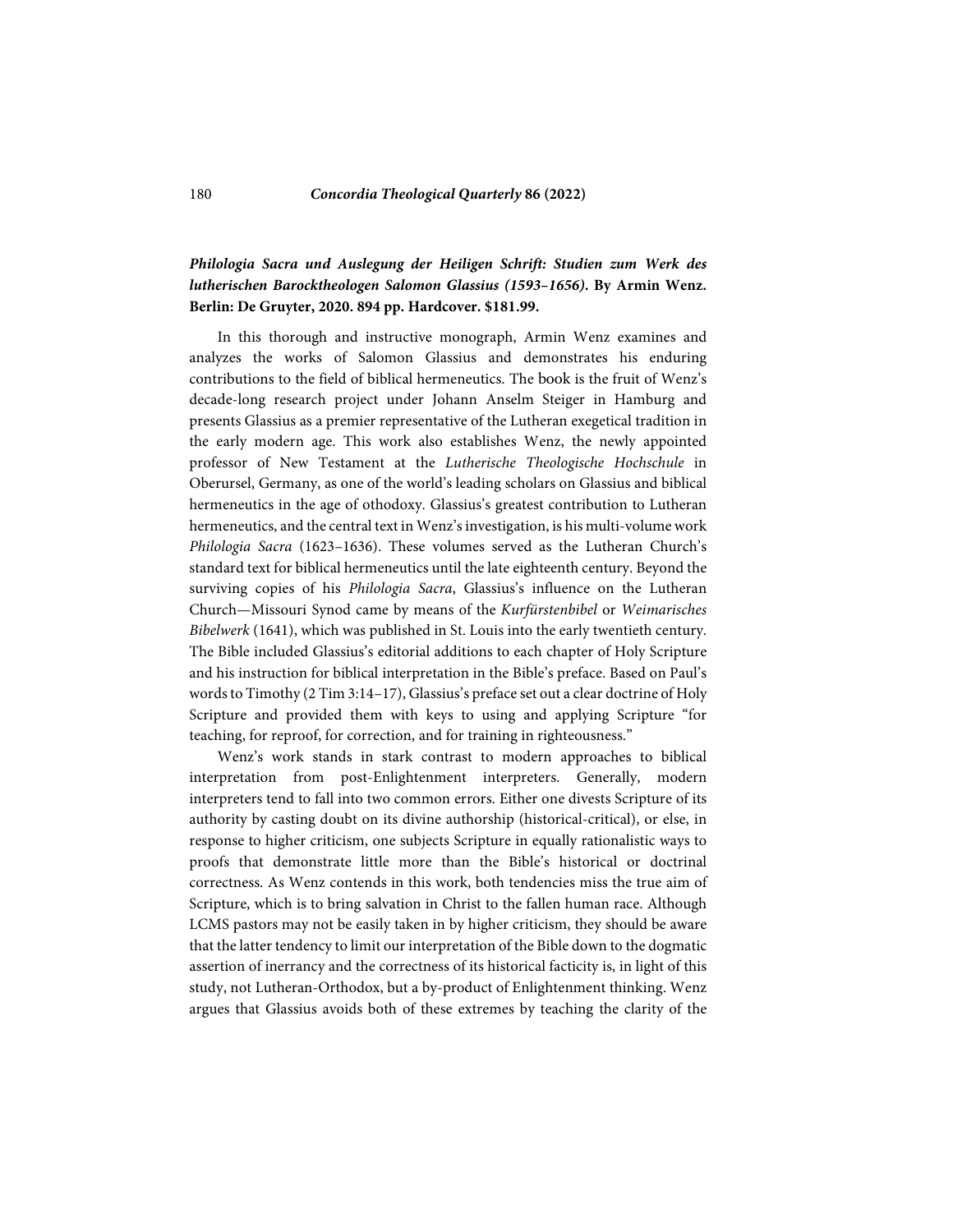*sensus literalis* to establish divinely revealed doctrine, on the one hand, and the complexity or polyvalence of the *sensus mysticus* to illustrate the doctrine through allegories, types, and parables on the other. In Glassius's writings one finds a highly developed academic discipline for interpreting Scripture. But it is not academic philology as a theoretical science. In him, Wenz argues, all the major disciplines of theology come together for the interpretive task with the practical aim to care for and save souls.

Perhaps an initial challenge to modern Lutherans is Glassius's teaching that both the literal and mystical sense are rightly understood as the Holy Spirit's intention. He taught that the distinction between the literal and mystical sense is necessary, since the words in many passages (*verba*) are not identical to the subject matter (*res*) or the Holy Spirit's intention*.* According to Wenz (chapter five), Glassius's easily misconstrued statement that "the sense of Holy Scripture is twofold [*sensus duplex est*], literal and spiritual or mystical" was, in fact, his attempt to find a middle way between the extreme positions of the Calvinists on the one hand and the Roman Catholics on the other. The Calvinist interpreters, according to Wenz, asserted that there is one literal sense in every passage of Scripture, and thus the mystical sense could be little more than an application or accommodation of each literal sense. In other words, the mystical sense is never the intended sense of Holy Spirit, but is an application of the preacher drawn from the literal sense. On the other side, the Roman Catholic interpreters maintained that every biblical text has various meanings or senses, which constantly leaves in question the clarity and sufficiency of Scripture. Wenz shows that for Glassius not every passage of Scripture has a mystical sense, as Rome argued; rather Scripture itself reveals which passages should be interpreted mystically, since the significance in certain passages is not found in the words, but in the signified thing (205–207). Wenz demonstrates how Glassius's precise treatment of the biblical text leads to a greater confidence in the Bible's clarity, efficacy, and sufficiency. The book is divided into eight chapters of varying length. The longest chapters are chapters six and seven, which cover Glassius's exegetical works and his homiletical-pastoral application of Scripture (pages 251–405 and 407–762, respectively).

Chapter one offers readers an analysis of Glassius's life and work and includes a helpful overview of the current literature on Glassius. Wenz makes a convincing case for Glassius as a premier theologian in whom academic excellence, philological exactness, and dogmatic clarity are beautifully blended with pastoral care and a refined homiletical craft. In chapter two, Wenz describes Glassius's approach to theology as "sacred philology" and the use of figurative interpretation as a form of devotional literature. Wenz draws on Glassius's devotional book *Arbor vitae* (*Tree of Life*, 1629) to argue that theology as sacred philology corresponds with the aim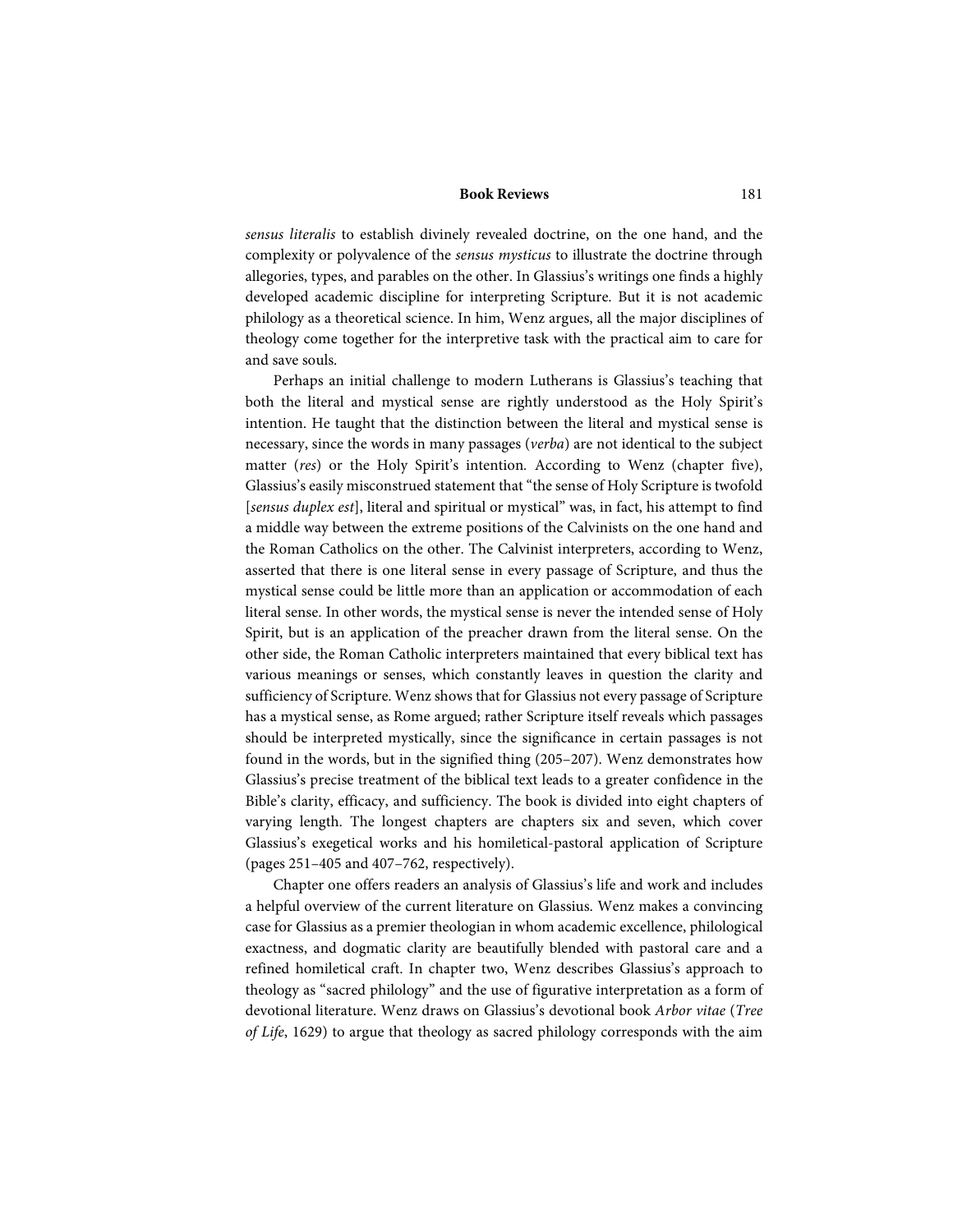### 182 *Concordia Theological Quarterly* **86 (2022)**

and goal of Scripture as "the self-mediation of God in Christ through the Spirit, in that theology intellectually and artistically lays hold of this self-mediation in its fullness and then holds it forth again and again [in preaching]" (72). Chapter three examines Glassius's doctrine of Holy Scripture and its implications for faithful interpretation in accord with the *analogia fidei*. Wenz shows how Glassius taught the authority and many characteristics of Scripture not as a wooden doctrine, but to draw out the proper relationship between Scripture and the church's proclamation through the divinely established office of preaching. "The principle," writes Wenz, "that Scripture interprets itself is not a 'self-mechanized interpretation,' since God Himself in Scripture gives to the preaching office the ministerial function of interpreting the Holy Scriptures by means of proclamation" (108–109). Chapter four describes Glassius's philological analysis of Scripture according to its own style, sacred grammar and sacred rhetoric. Chapter five is where Wenz takes up the important distinction between the literal and mystical sense of Scripture.

In chapter six, Wenz explores Glassius's exegetical works and demonstrates how Glassius's rules (*canones*) of biblical interpretation established an academic discipline in its own right that would lay the groundwork for the rhetorical application (*rhetorica sacra*) of the biblical text in the sermon. Glassius, like many other orthodox interpreters, used *collationes* or collections of intertestamental passages to allow Scripture to interpret Scripture. Wenz draws on many examples from Glassius which apply this intertestamental hermeneutic and build constellations of verses to interpret, for example, the names or titles of the Son of God and their significance for His person and work. The collections of Old and New Testament passages, argues Wenz, provides the interpreter of the two Testaments not merely with a promise-fulfillment motif or a reduction of the intertestamental passages down to a narrowly defined Christological interpretation, but a rich, multifaceted proclamation of Christ, His church, and the eschatological hope of all believers. For Glassius, exegesis leads to preaching in such a way that the sermon both identifies the doctrinal content of biblical passages and then amplifies the doctrine through the Bible's own interwoven narratives and rich illustrations. In chapter seven, Wenz explores primarily from Glassius's own sermons his homiletical and pastoral application of Scripture. Here one finds in great detail how the attention Glassius gives to Scripture's grammar and sacred rhetoric flourishes in his preaching. Wenz's thorough analysis is replete with biblical images, metaphors, and figures, as well as analogies from nature that Glassius had used to paint Christ before his hearers and teach the whole counsel of God.